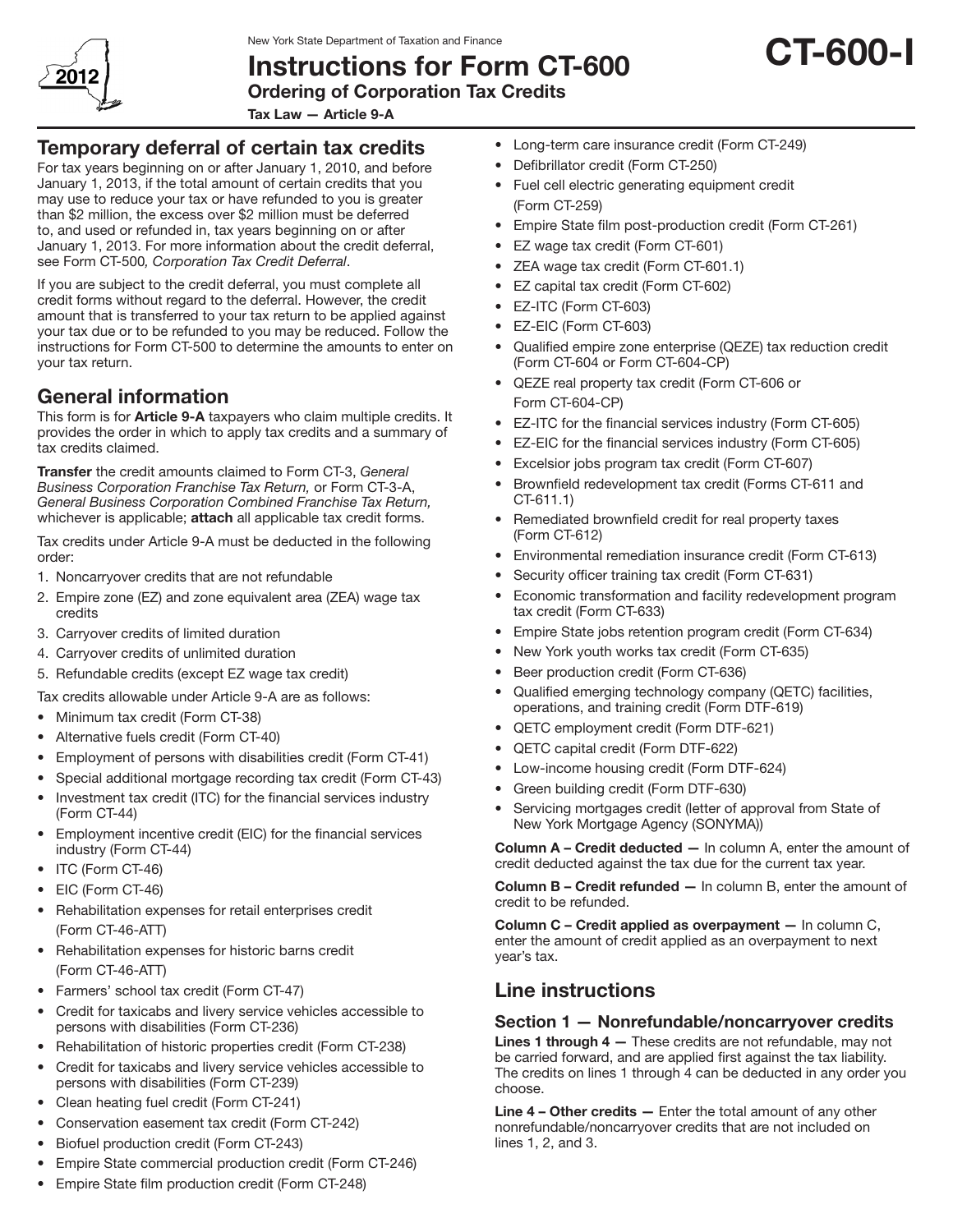### Section 2 — Empire zone (EZ) and zone equivalent area (ZEA) wage tax credits

**Lines 5, 6, and 7**  $-$  These credits may not reduce the tax due below the greater of the minimum taxable income (MTI) base or the fixed dollar minimum. The EZ and ZEA wage tax credits can be deducted in any order you choose.

The EZ wage tax credit is refundable for certain qualified taxpayers. For more information, see Form CT-601-I, *Instructions for Form CT-601*.

**Line**  $5 - EZ$  **wage tax credit**  $-$  Enter the amount of the EZ wage tax credit deducted against the tax due from Form CT-601, *Claim for EZ Wage Tax Credit.* If you are requesting a refund, do not complete this line; instead, complete line 6.

#### Line 6 – Refundable EZ wage tax credit

Column A — Enter the amount of the EZ wage tax credit deducted against the tax due from Form CT-601, line 32.

Column B — Enter the amount to be refunded from Form CT-601, line 36b.

Column C — Enter the amount applied as an overpayment against next year's tax from Form CT-601, line 36c.

Line  $7 - \mathsf{ZEA}$  wage tax credit  $-$  Enter the amount of the  $\mathsf{ZEA}$ wage tax credit deducted against the tax due from Form CT-601.1, *Claim for ZEA Wage Tax Credit*.

### Section 3 — Carryover credits of limited duration

Lines 8 through 12 — These credits may not reduce the tax due below the greater of the MTI base or the fixed dollar minimum*.* Any amount not deducted against the current year's tax may be carried forward 15 years. Qualified new businesses: The ITC for the financial services industry (line 8), and the ITC, including the retail enterprises and the historic barns credit (line 10), are refundable for taxpayers who qualify as new businesses under Tax Law, Article 9-A, section 210.12(j). If you are requesting a refund, do not complete line 8 or line 10; instead, complete line 32 or 33.

Line 8 – Investment tax credit for the financial services industry - Enter the amount of ITC for the financial services industry deducted against the tax due from Form CT-44, *Claim for Investment Tax Credit for the Financial Services Industry*. Qualified new businesses: Do not complete this line; instead, complete line 32.

Line 9 – Employment incentive credit for the financial services industry - Enter the amount of EIC for the financial services industry deducted against the tax due from Form CT-44. This credit is not refundable. Note: Do not include any amount of ITC for the financial services industry deducted against the tax due on line 8 of this form.

Line 10 – Investment tax credit, including retail enterprises and historic barns credit — Enter the amount of ITC, retail enterprises credit, or historic barns credit deducted against the tax due from Form CT-46, *Claim for Investment Tax Credit*. Qualified new businesses: Do not complete this line; instead, complete line 33.

Line 11 – Employment incentive credit — Enter the amount of EIC deducted against the tax due from Form CT‑46, included on line 16 of that form. This credit is not refundable. Note: Do not include any amount of ITC, retail enterprises credit, or historic barns credit deducted against the tax due on line 10 of this form.

Line 12 - Other credits - Enter the total amount of any other carryover credits of limited duration that are not included on lines 8 through 11.

## Section 4 — Carryover credits of unlimited duration

Lines 13 through 30 - The credits on lines 13 through 30 can be deducted in any order you choose. Qualified businesses: The credits on line 16 (special additional mortgage recording tax credit), line 23 (EZ-ITC), line 24 (EZ-EIC), line 25 (EZ-ITC for the financial services industry), and line 26 (EZ-EIC for the financial services industry), are refundable to certain qualified businesses. If you are claiming a refund for these credits, do not complete the applicable line in this section. Instead, go to Section 5 and complete columns A, B, and C for each credit for which a refund is being claimed.

Line  $13$  – Minimum tax credit  $-$  Enter the amount of minimum tax credit deducted against the tax due from Form CT-38, *Minimum Tax Credit.* This credit may only be applied against the entire net income (ENI) base tax.

Line 14 – Alternative fuels credit — Enter the amount of alternative fuels credit deducted against the tax due from Form CT-40, *Claim for Alternative Fuels Credit.* This credit may not reduce the tax due below the greater of the MTI base or the fixed dollar minimum.

#### Line 15 – Employment of persons with disabilities credit

Enter the amount of employment of persons with disabilities credit deducted against the tax due from Form CT-41, *Claim for Credit for Employment of Persons with Disabilities.* This credit may reduce the tax due to the fixed dollar minimum.

#### Line 16 – Special additional mortgage recording tax credit

Enter the amount of special additional mortgage recording tax credit deducted against the tax due from Form CT-43, *Claim for Special Additional Mortgage Recording Tax Credit*. This credit may not reduce the tax due below the greater of the MTI base or the fixed dollar minimum. Note: Taxpayers requesting a refund in lieu of credit carryforward do not complete this line. Instead, complete line 31.

Line 17 – Credit for taxicabs and livery service vehicles accessible to persons with disabilities — Enter the amount of credit for taxicabs and livery service vehicles accessible to persons with disabilities deducted against the tax due from Form CT-236, *Credit for Taxicabs and Livery Service Vehicles Accessible to Persons with Disabilities.* This credit may reduce the tax due to zero.

Line 18 – Rehabilitation of historic properties credit — Enter the amount of rehabilitation of historic properties credit deducted against the tax due from Form CT-238, *Claim for Rehabilitation of Historic Properties Credit*. This credit may not reduce your tax below the greater of the MTI base or the fixed dollar minimum.

Line 19 – Credit for taxicabs and livery service vehicles accessible to persons with disabilities — Enter the amount of credit for taxicabs and livery service vehicles accessible to persons with disabilities deducted against the tax due from Form CT-239, *Claim for Credit for Taxicabs and Livery Service Vehicles Accessible to Persons with Disabilities*. This credit may reduce your tax to zero.

Line 20 – Long-term care insurance credit — Enter the amount of long-term care insurance credit deducted against the tax due from Form CT-249, *Claim for Long-Term Care Insurance Credit.* This credit may not reduce the tax due below the greater of the MTI base or the fixed dollar minimum.

Line 21 – Fuel cell electric generating equipment credit — Enter the amount of fuel cell electric generating equipment credit deducted against the tax due from Form CT-259, *Claim for Fuel Cell Electric Generating Equipment Credit.* This credit may not reduce the tax due below the greater of the MTI base or the fixed dollar minimum.

Line 22 – EZ capital tax credit — Enter the amount of EZ capital tax credit deducted against the tax due from Form CT-602, *Claim for EZ Capital Tax Credit.* This credit may not reduce the tax due below the greater of the MTI base or the fixed dollar minimum.

Line  $23$  – EZ investment tax credit  $-$  Enter the amount of EZ‑ITC deducted against the tax due from Form CT-603, *Claim for EZ Investment Tax Credit and EZ Employment Incentive Credit.*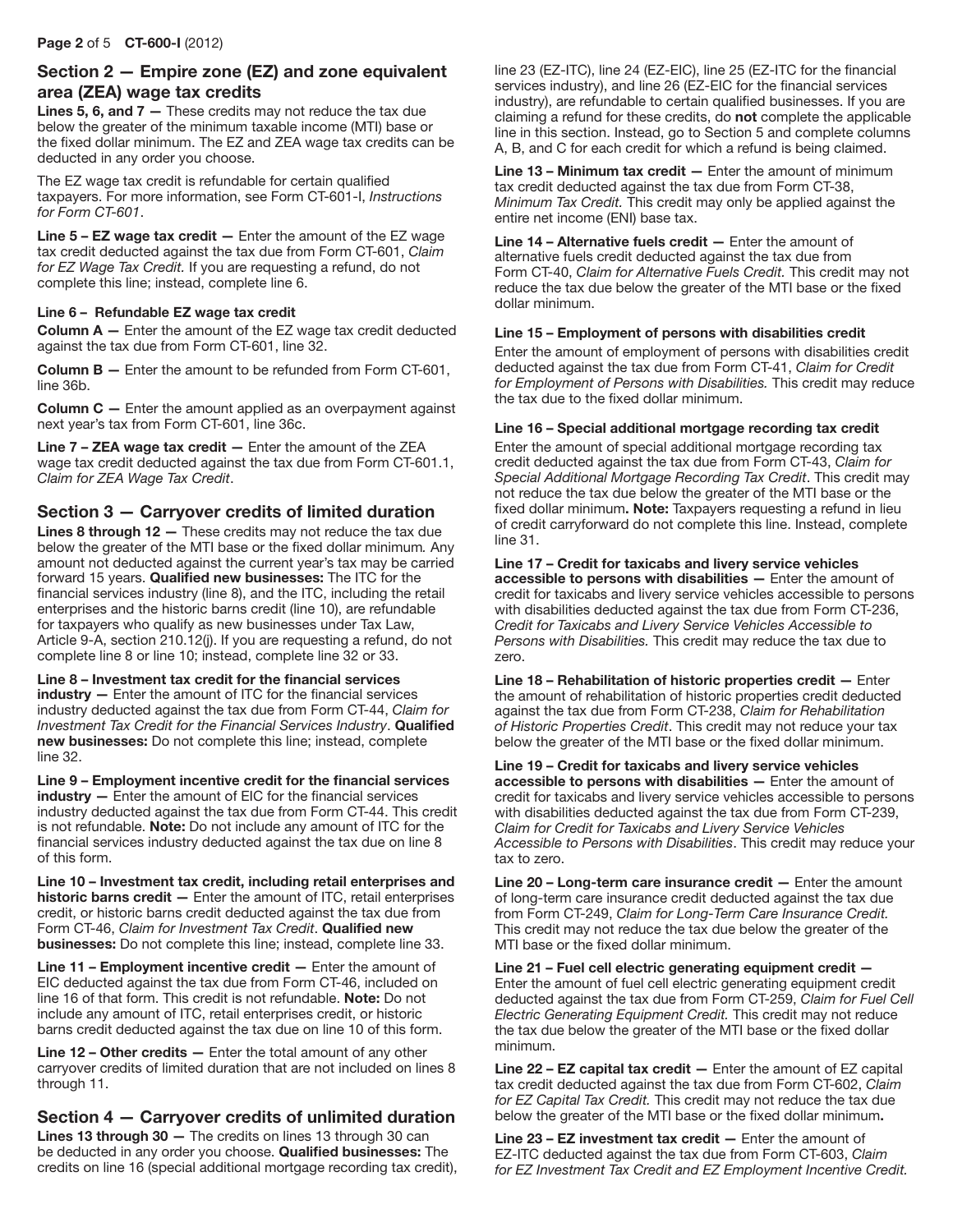This credit may not reduce the tax due below the greater of the MTI base tax or the fixed dollar minimum. Certain qualified businesses: If you are requesting a refund, do not complete this line; instead, complete line 41.

Line 24 – EZ employment incentive credit — Enter the amount of EZ‑EIC deducted against the tax due from Form CT-603. This credit may reduce the tax due to the fixed dollar minimum. Certain qualified businesses: If you are requesting a refund, do not complete this line; instead, complete line 42.

Line 25 – EZ investment tax credit for the financial services industry — Enter the amount of EZ‑ITC for the financial services industry deducted against the tax due from Form CT-605, *Claim for EZ Investment Tax Credit and EZ Employment Incentive Credit for the Financial Services Industry.* This credit may not reduce the tax due below the greater of the MTI base or the fixed dollar minimum. Certain qualified businesses: If you are requesting a refund, do not complete this line; instead, complete line 44.

Line 26 – EZ employment incentive credit for the financial services industry — Enter the amount of EZ-EIC for the financial services industry deducted against the tax due from Form CT-605. This credit may reduce the tax due to the fixed dollar minimum. Certain qualified businesses: If you are requesting a refund, do not complete this line; instead, complete line 45.

Line 27 – QETC capital tax credit — Enter the amount of QETC capital tax credit deducted against the tax due from Form DTF-622, *Claim for QETC Capital Tax Credit.* This credit may not reduce the tax due below the greater of the MTI base or the fixed dollar minimum.

Line 28 – Low-income housing credit — Enter the amount of low-income housing credit deducted against the tax due from Form DTF-624, *Claim for Low-Income Housing Credit.* This credit may not reduce the tax due below the greater of the MTI base or the fixed dollar minimum.

Line  $29$  – Green building credit  $-$  Enter the amount of green building credit deducted against the tax due from Form DTF-630, *Claim for Green Building Credit.* This credit may not reduce the tax due below the greater of the MTI base or the fixed dollar minimum.

**Line 30 – Other credits –** Enter the total amount of any other carryover credits of unlimited duration that are not included on lines 13 through 29.

### Section 5 — Refundable credits

Lines 31 through 56 — The credits on lines 31 through 56 are credits that are refundable and include refundable credits for certain qualified businesses. These refundable credits, not deducted against the current year's tax, may be refunded or applied as an overpayment against next year's tax. These refundable credits can be deducted in any order you choose.

#### Line 31 – Special additional mortgage recording tax credit for residential mortgages only

#### Taxpayers who qualify for the refundable portion of the credit:

Do not complete line 16; complete this line instead. The special additional mortgage recording tax credit may not reduce the tax due below the greater of the MTI base or the fixed dollar minimum.

**Column**  $A$   $-$  Enter the amount of special additional mortgage recording tax credit deducted against the tax due from Form CT-43, line 9.

Column B — Enter the amount to be refunded from Form CT-43, line 13.

Column C — Enter the amount applied as an overpayment against next year's tax from Form CT-43, line 14.

Line 32 – Investment tax credit for the financial services industry for certain qualified businesses only — Do not complete line 8; complete this line instead. The ITC for the financial services industry may not reduce the tax due below the greater of the MTI base or the fixed dollar minimum*.* 

**Column**  $A$   $-$  Enter the amount of ITC for the financial services industry deducted against the tax due from Form CT-44, included on line 29 of that form. Note: Do not include any amount of EIC for the financial services industry deducted on line 9 of this form because that credit is not refundable.

Column B — Enter the amount to be refunded from Form CT-44, line 32.

**Column C** – Enter the amount applied as an overpayment against next year's tax from Form CT-44, line 33.

Line 33 – Investment tax credit, including retail enterprises and historic barns credits for new businesses only — Do not complete line 10; complete this line instead. The ITC, retail enterprises credit, and historic barns credit may not reduce the tax due below the greater of the MTI base or the fixed dollar minimum*.*

Column A — Enter the amount of ITC, retail enterprises credit, and historic barns credit deducted against the tax due from Form CT-46, included on line 16 of that form. Note: Do not include any amount of EIC deducted on line 11 of this form because that credit is not refundable.

Column B — Enter the amount to be refunded from Form CT-46, line 18b*.*

**Column C** – Enter the amount applied as an overpayment against next year's tax from Form CT-46, line 18c.

#### Line 34 – Farmers' school tax credit

This credit may not reduce the tax due below the greater of the MTI base or the fixed dollar minimum.

Column A — Enter the amount of farmers' school tax credit deducted against the tax due from Form CT-47, *Claim for Farmers' School Tax Credit,* line 27.

**Column B**  $-$  If you are requesting a refund in lieu of a credit carryforward, enter the amount to be refunded from Form CT-47, line 30*.*

**Column C**  $-$  Enter the amount applied as an overpayment against next year's tax from Form CT-47, line 31.

#### Line 35 – Clean heating fuel credit

This credit may not reduce the tax due below the greater of the MTI base or the fixed dollar minimum.

**Column A**  $-$  Enter the amount of clean heating fuel credit deducted against the tax due from Form CT-241, *Claim for Clean Heating Fuel Credit,* line 9.

Column B — Enter the amount from Form CT-241, line 11.

Column C — Enter the amount from Form CT-241, line 12.

#### Line 36 – Conservation easement tax credit

This credit may not reduce the tax due below the greater of the MTI base or the fixed dollar minimum.

**Column**  $A$   $-$  Enter the amount of conservation easement tax credit deducted against the tax due from Form CT-242, *Claim for Conservation Easement Tax Credit,* line 10.

Column B — Enter the amount from Form CT-242, line 12.

Column C — Enter the amount from Form CT-242, line 13.

#### Line 37 – Biofuel production credit

This credit may not reduce the tax due below the greater of the MTI base or the fixed dollar minimum.

Column A — Enter the amount of biofuel production credit deducted against the tax due from Form CT-243, *Claim for Biofuel Production Credit,* line 11.

Column B — Enter the amount from Form CT-243, line 13.

Column C — Enter the amount from Form CT-243, line 14.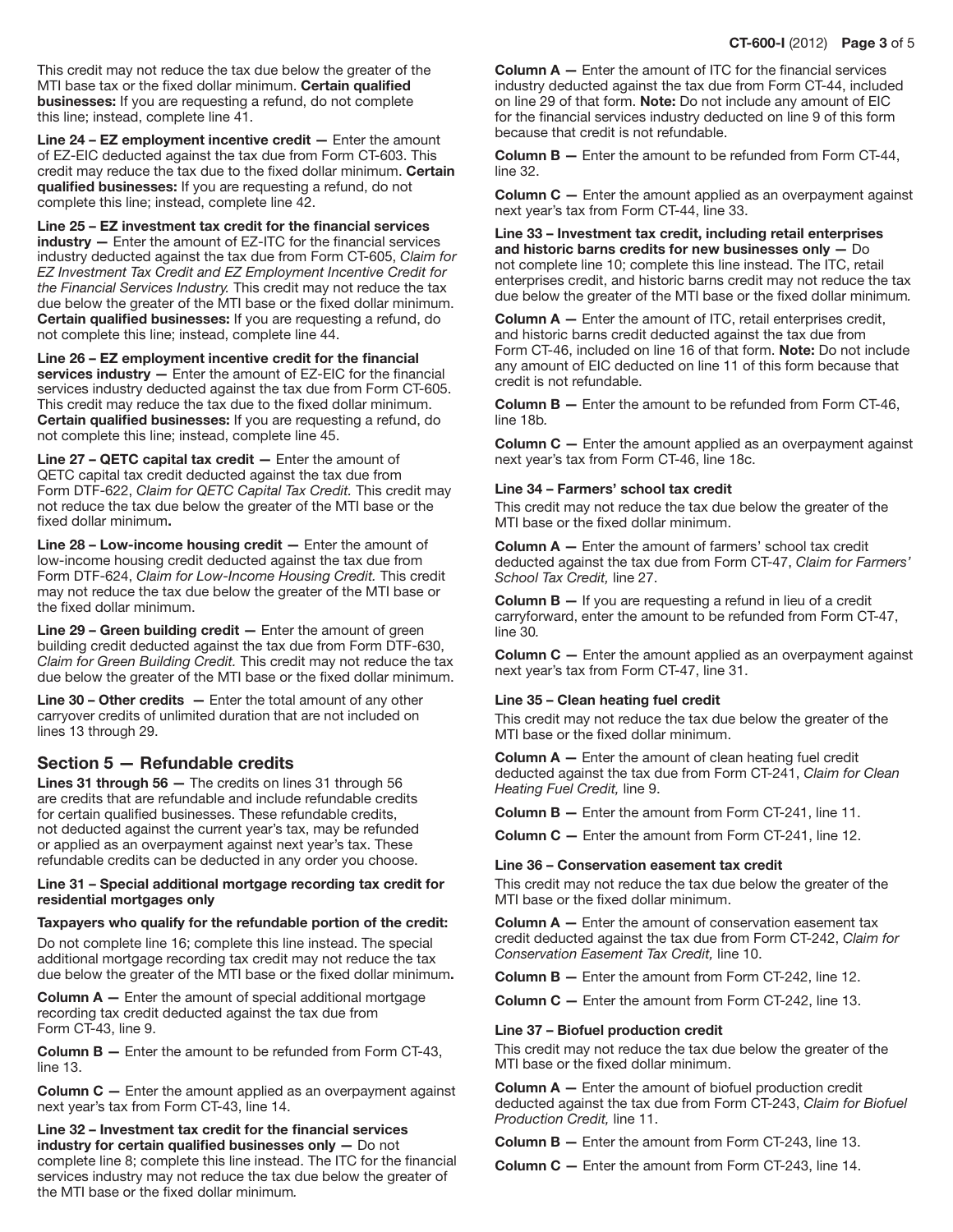#### Page 4 of 5 CT-600-I (2012)

#### Line 38 – Empire State commercial production credit

This credit may reduce the tax due to the fixed dollar minimum.

Column A — Enter the amount of Empire State commercial production credit deducted against the tax due from Form CT-246, *Claim for Empire State Commercial Production Credit,* line 11.

Column B — Enter the amount to be refunded from Form CT-246, line 16.

Column C — Enter the amount applied as an overpayment against next year's tax from Form CT-246, line 17.

#### Line 39 – Empire State film production credit

This credit may reduce the tax due to the fixed dollar minimum.

Column A — Enter the amount of Empire State film production credit deducted against the tax due from Form CT-248, *Claim for Empire State Film Production Credit,* line 11.

**Column B**  $-$  Enter the amount to be refunded from Form CT-248, line 13.

Column C — Enter the amount applied as an overpayment against next year's tax from Form CT‑248, line 14.

#### Line 40 – Empire State film post-production credit

This credit may reduce the tax due to the fixed dollar minimum.

Column A — Enter the amount of Empire State film post-production credit deducted against the tax due from Form CT-261, *Claim for Empire State Film Post-Production Credit,*  line 11.

**Column B**  $-$  Enter the amount to be refunded from Form CT-261, line 16.

Column C - Enter the amount applied as an overpayment against next year's tax from Form CT‑261, line 17.

Line 41 – EZ investment tax credit for qualified or new businesses only — Do not complete line 23; complete this line instead. The EZ-ITC may not reduce the tax due below the greater of the MTI base or the fixed dollar minimum*.*

Column A - Enter the amount of EZ-ITC deducted against the tax due from Form CT-603*,* line 15, column B.

Column B — Enter the amount to be refunded from Form CT-603, line 20b.

Column C - Enter the amount applied as an overpayment against next year's tax from Form CT-603, line 20c.

Line 42 – EZ employment incentive credit for certain qualified businesses only - If you are requesting a refund, do not complete line 24; complete this line instead. This credit may reduce the tax to the fixed dollar minimum.

**Column A**  $-$  Enter the amount of EZ-EIC deducted against the tax due from Form CT-603, line 15, column A.

Column B — Enter the amount to be refunded from Form CT-603, line 25b.

Column C — Enter the amount applied as an overpayment against next year's tax from Form CT-603, line 25c.

#### Line 43 – QEZE credit for real property taxes

This credit may not reduce the tax due below the greater of the MTI base or the fixed dollar minimum.

**Column**  $A$   $-$  Enter the amount of QEZE credit for real property taxes deducted against the tax due from Form CT‑604‑CP, *Claim for QEZE Credit for Real Property Taxes and QEZE Tax Reduction Credit for Corporate Partners,* line 7, or from Form CT-606, *Claim for QEZE Credit for Real Property Taxes*.

Column B — Enter the amount to be refunded from Form CT-604-CP, line 9, or from Form CT-606.

**Column C** – Enter the amount applied as an overpayment against next year's tax from Form CT-604-CP, line 10, or from Form CT-606.

Line 44 – EZ investment tax credit for the financial services industry for certain qualified businesses only — Do not complete line 25; complete this line instead. The EZ-ITC for the financial services industry may not reduce the tax due below the greater of the MTI base or the fixed dollar minimum*.*

Column A — Enter the amount of EZ‑ITC for the financial services industry deducted against the tax due from Form CT-605, line 27, column B.

Column B — Enter the amount to be refunded from Form CT-605, line 33.

**Column**  $C$  **– Enter the amount applied as an overpayment against** next year's tax from Form CT-605, line 34.

Line 45 – EZ employment incentive credit for the financial services industry for certain qualified businesses only - If you are requesting a refund, do not complete line 26; complete this line instead. This credit may reduce the tax to the fixed dollar minimum.

Column A — Enter the amount of EZ‑EIC for the financial services industry deducted against the tax due from Form CT-605, line 37.

Column B — Enter the amount to be refunded from Form CT-605, line 40.

**Column C**  $-$  Enter the amount applied as an overpayment against next year's tax from Form CT-605, line 41.

#### Line 46 – Excelsior jobs program tax credit

This credit may not reduce the tax due below the greater of the MTI base or the fixed dollar minimum.

**Column A**  $-$  Enter the amount of excelsior jobs program tax credit deducted against the tax due from Form CT-607, *Claim for Excelsior Jobs Program Tax Credit*, line 25.

Column B — Enter the amount to be refunded from Form CT-607, line 27.

**Column**  $C$   $-$  Enter the amount applied as an overpayment against next year's tax from Form CT-607, line 28.

#### Line 47 – Brownfield redevelopment tax credit

This credit may not reduce the tax due below the greater of the MTI base or the fixed dollar minimum.

**Column A**  $-$  Enter the amount of brownfield redevelopment tax credit deducted against the tax due from Form CT-611, *Claim for Brownfield Redevelopment Tax Credit, for Qualified Sites Accepted into the Brownfield Cleanup Program Prior to June 23, 2008*, and Form CT-611.1, *Claim for Brownfield Redevelopment Tax Credit, for Qualified Sites Accepted into the Brownfield Cleanup Program on or After June 23, 2008,* line 24*.*

Column B — Enter the amount to be refunded from Forms CT-611 and CT-611.1, line 26.

**Column**  $C$  **– Enter the amount applied as an overpayment against** next year's tax from Forms CT-611 and CT-611.1, line 27.

#### Line 48 – Remediated brownfield credit for real property taxes

This credit may not reduce the tax due below the greater of the MTI base or the fixed dollar minimum.

Column A — Enter the amount of remediated brownfield credit for real property taxes deducted against the tax due from Form CT-612, *Claim for Remediated Brownfield Credit for Real Property Taxes*, line 17*.*

Column B — Enter the amount to be refunded from Form CT-612, line 19.

**Column C** – Enter the amount applied as an overpayment against next year's tax from Form CT-612, line 20.